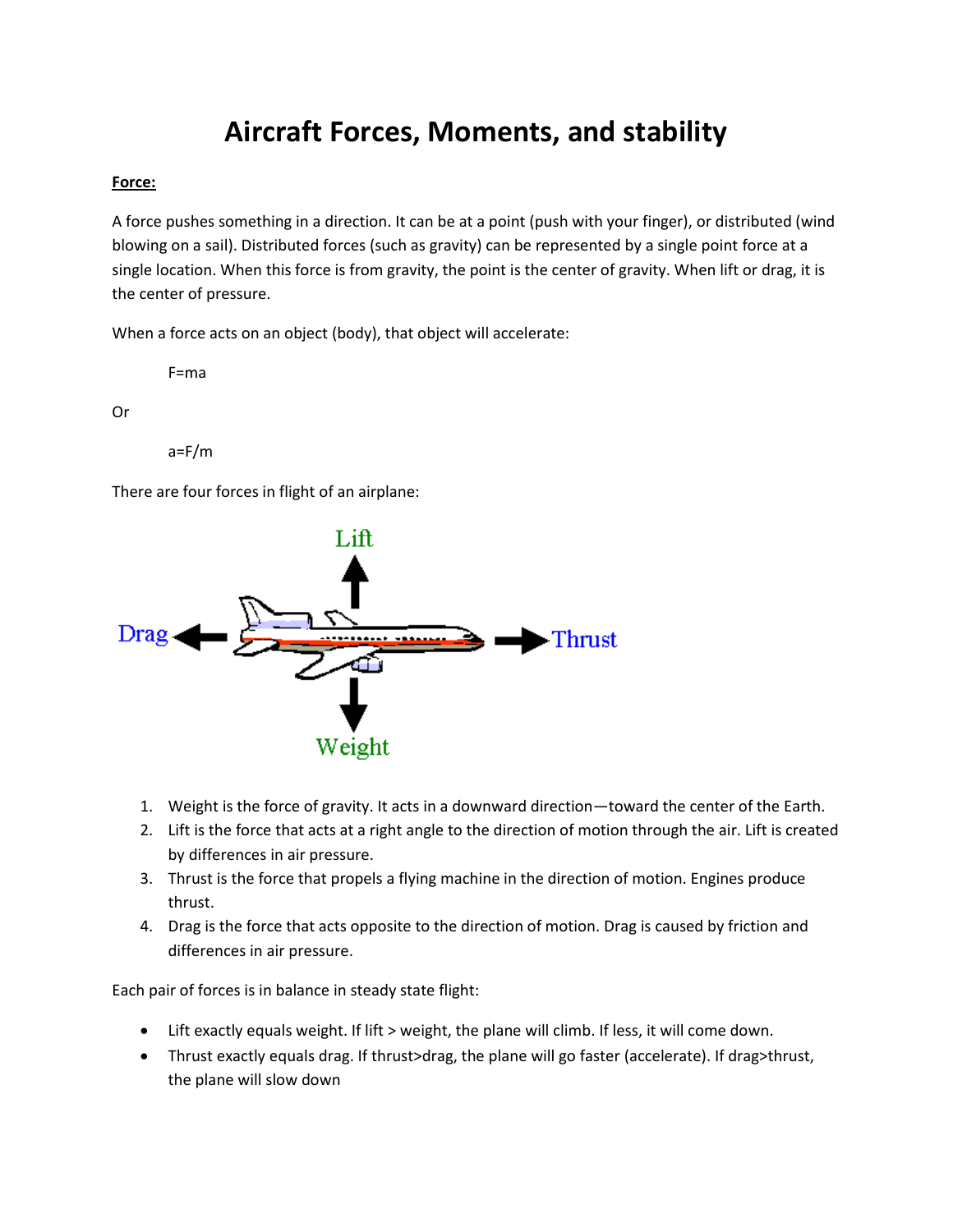Lift is related to speed. The faster a plane goes, if everything else stays the same, the more lift will be generated. Drag is related to speed. The faster the plane goes, the more drag is produced, and the more thrust needed to maintain speed.

For Wright Stuff, we want to maximize duration. The "fuel" is the winds in the rubber (energy). The rate at which we use this fuel is "power", which converts to thrust. Thus, if we have a lot of drag, we need more thrust (more power) to move at a given speed. Drag increases with the square of speed (speed \* speed), so we want to fly as slow as possible. We also want as little drag as possible, in order to minimize the power we use. If we use less power, we use the total energy slower, and the flight is longer.

Lift can be generated in several ways:

- Airfoil shape. The curved top of the wing generates lift (Bernoulli principle). A highly cambered airfoil (highly curved) generates more lift at slow speeds, but also more quickly generates drag.
- Angle of attack. If you lift the leading edge, while moving forward, the wing generates more lift. Think of your hand out the car window. As you rotate your hand, it wants to go up or down.

If the angle of attack is increased too much, the air separates from the top of the wing, it no longer lifts, a condition called "stall". The wing then drops, picks up speed, creates lift, and again can approach stall.

## **Moments**

Moments are a force at a distance about a pivot, very much like torque. In fact, torque is a moment about a physical axel. The "value' of the moment is the force times the distance. Generally torque is a special case of a moment, and torque is generally used when the driving force is rotation of an axel, while a moment is generally a force applied at a distance from the axel or a point of rotation. In addition, a moment causes both a torque and a linear force on a system:



If the moments are not balanced, just like forces, the object will rotate about the pivot point. Thus, on an airplane, moments must be balanced as well.

The moments to be concerned with on an airplane are:

- Gravity on all the parts
- Lift from all the parts
- Note: Thrust and drag can also cause moments, but we'll ignore for now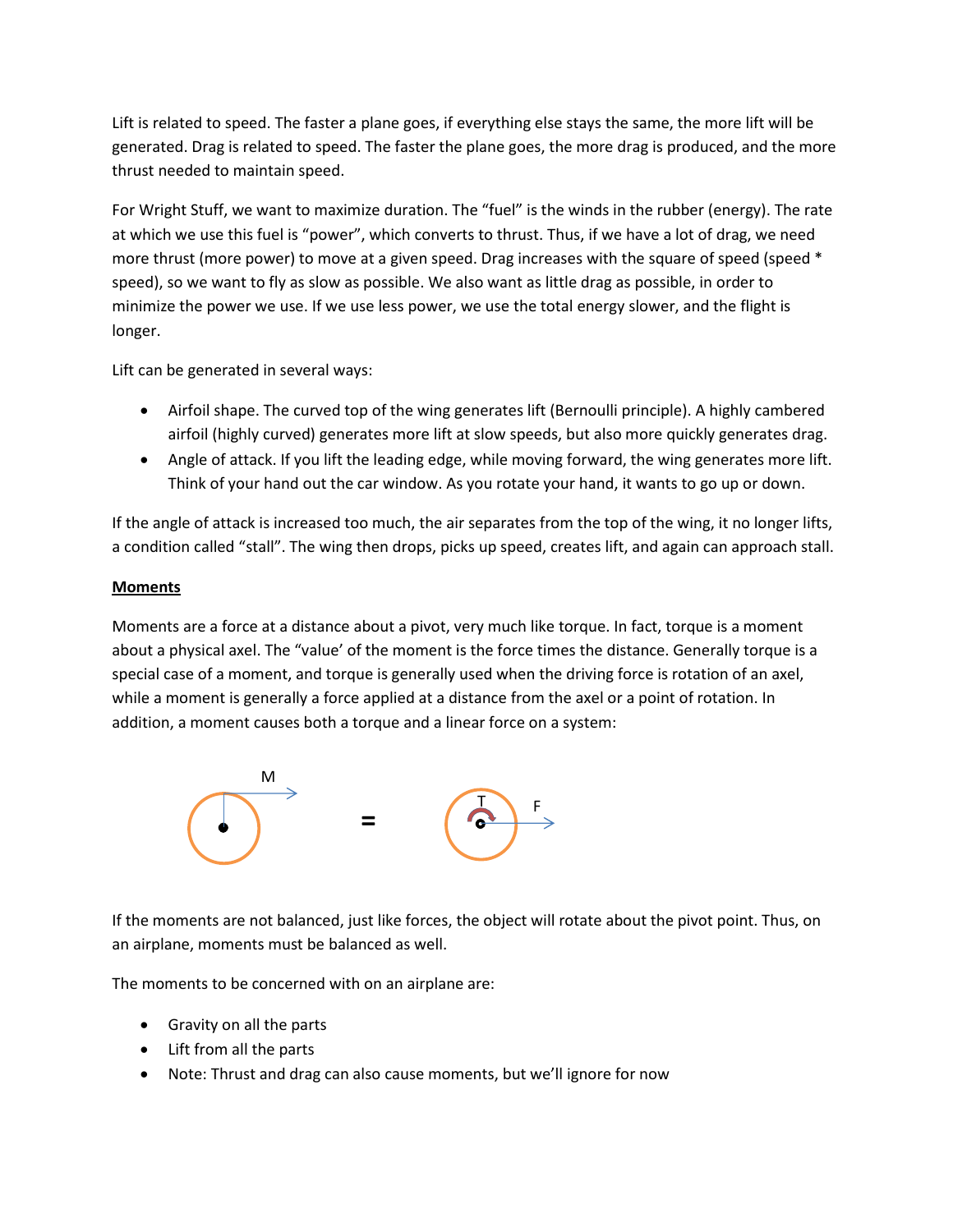The moments from all of these must sum to zero or the plane will rotate. If the moments sum to zero at one point, they sum to zero at all points.



Aircraft in Level Flight

In the above image, the weight is shown applied at the center of gravity, or balance point, which is a convenient location to sum all the moments.

- The moment of weight about the CG is zero, because the distance is zero
- The lift of the wing is generally in front of the CG, and so wants to rotate the nose of the plane up.
- The lift of the tail is small, but at great distance from the CG. The lift moment of the tail wants to lower the nose of the plane

When the moment of the wing and the moment of the tail about the CG exactly balance, the plane will not rotate.

## **Stability**

If a slight increase in angle of attack (nose points upward) results in an increase in the net moment, the plane wants to further increase the angle of attack, which is unstable. However, if a slight increase in the angle of attack results in a decrease in the net moment, the plane wants to decrease the angle of attack, restoring normal flight. This is stable.

A complicated analysis can be performed to find the "neutral point". This is the point at which the CG should be for "neutral stability". At this point, a slight increase in angle of attack cause no change to the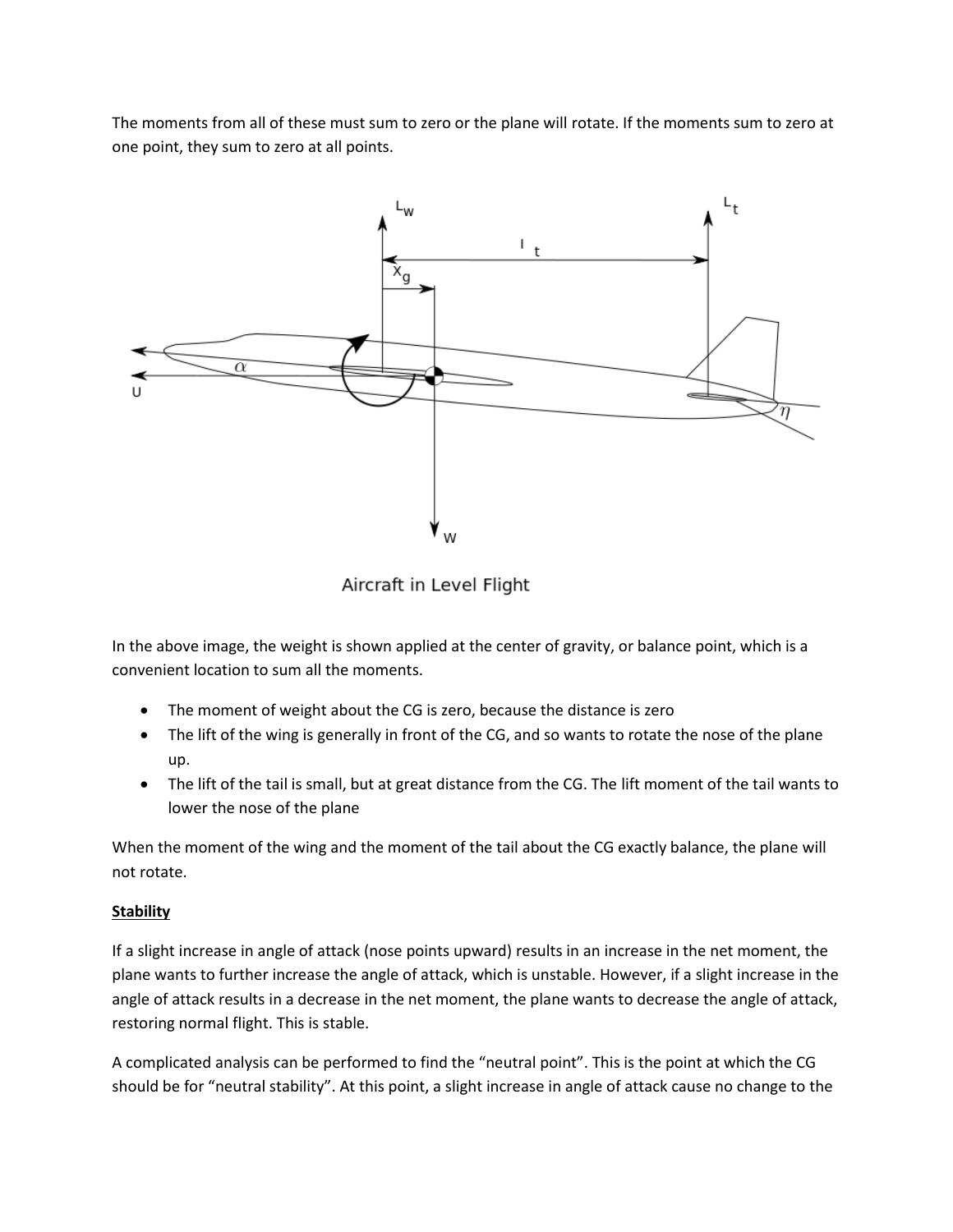net moment. Moving the CG forward of the neutral point makes the plane more stable. However, the angle of attack must be increased to counteract the forward CG, which also creates more drag.

So, ideally, you want to minimize drag by flying with the CG as far back as possible, but this is at the expense of stability. We saw a less-than-stable aircraft will lose a lot of altitude when the forward progress is stopped by a ceiling hit. A neutral stability airplane will give a better time than a stable airplane, if there are no disturbances from girders, air gusts, and other interactions.

A simple way of looking at the stability involves a simplification, the "Center of Pressure". (Note: this is not exactly correct, because the center of pressure moves with angle of attack). If the wing and tail have the same lift coefficient, the center of pressure is the geometric center of all the lifting surfaces (area moments of the surfaces sum to zero). However, the lift coefficient is not the same, and so the analysis is more complicated. But, let's say we have found the Center of Pressure (or neutral point). All of the lift from the wing and the tail can be considered to act on this point.



First we will consider and unstable plane, where the CG is behind the CP:

As we increase the angle of attack, the lift increases, but the gravity stays the same:



In this case, the moment about the CG due to lift increases in the clockwise direction, and so the plane wants to pitch up even more.

Now let's look at the case where the CG is ahead of the CP (or NP):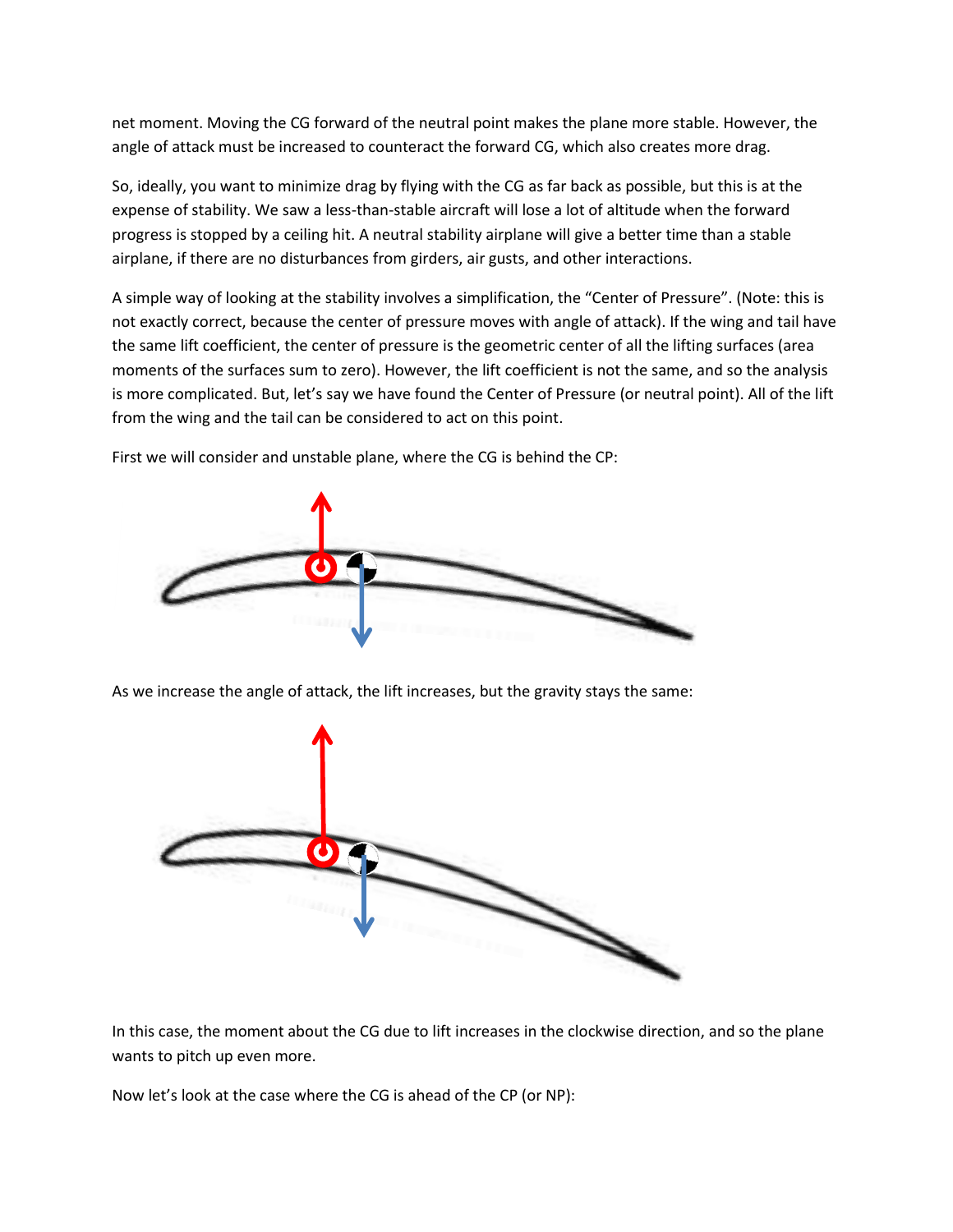

Now we slightly increase the angle of attack, which increases the lift at the CP (NP):



This increases the moment about the CG in the CCW direction, forcing the wing to reduce angle of attack! This is stable, as disturbances are cancelled.

So, moving the CG forward makes a more stable airplane. However, the wing incidence must be increased to create more lift at the wing (moving the CP forward), or the nose rotates downward (dive). We want the plane "just stable enough". This means a girder hit or air gusts will not send it to the floor. Too much stability means we have a lot of incidence, which creates a lot of drag. This uses more power and shortens our flight.

We can calculate the ideal location of the CG based on "Static Stability Margin", SSM. However, to do this involves a lot of guesses and approximations. For one, you need to know the lift coefficients of the wing and the tail, which can be approximated. A spreadsheet analysis can give an approximate location for the CG. The SSM is expressed in percent, and is generally the fraction of the wing chord that the CG is in front of the neutral point. Generally for SO you start with a SSM around 15%.

In reality, you must fly many times making adjustments to find the ideal CG location. The stopwatch is part of it, but the possibility of a ceiling hit also factors in. If you can do a no-touch flight every time, then you can live with a further aft CG. However, as we saw at States, this can be very bad if the plane bumps something. Stability is also needed in "bumpy" air.

Things that may affect stability: